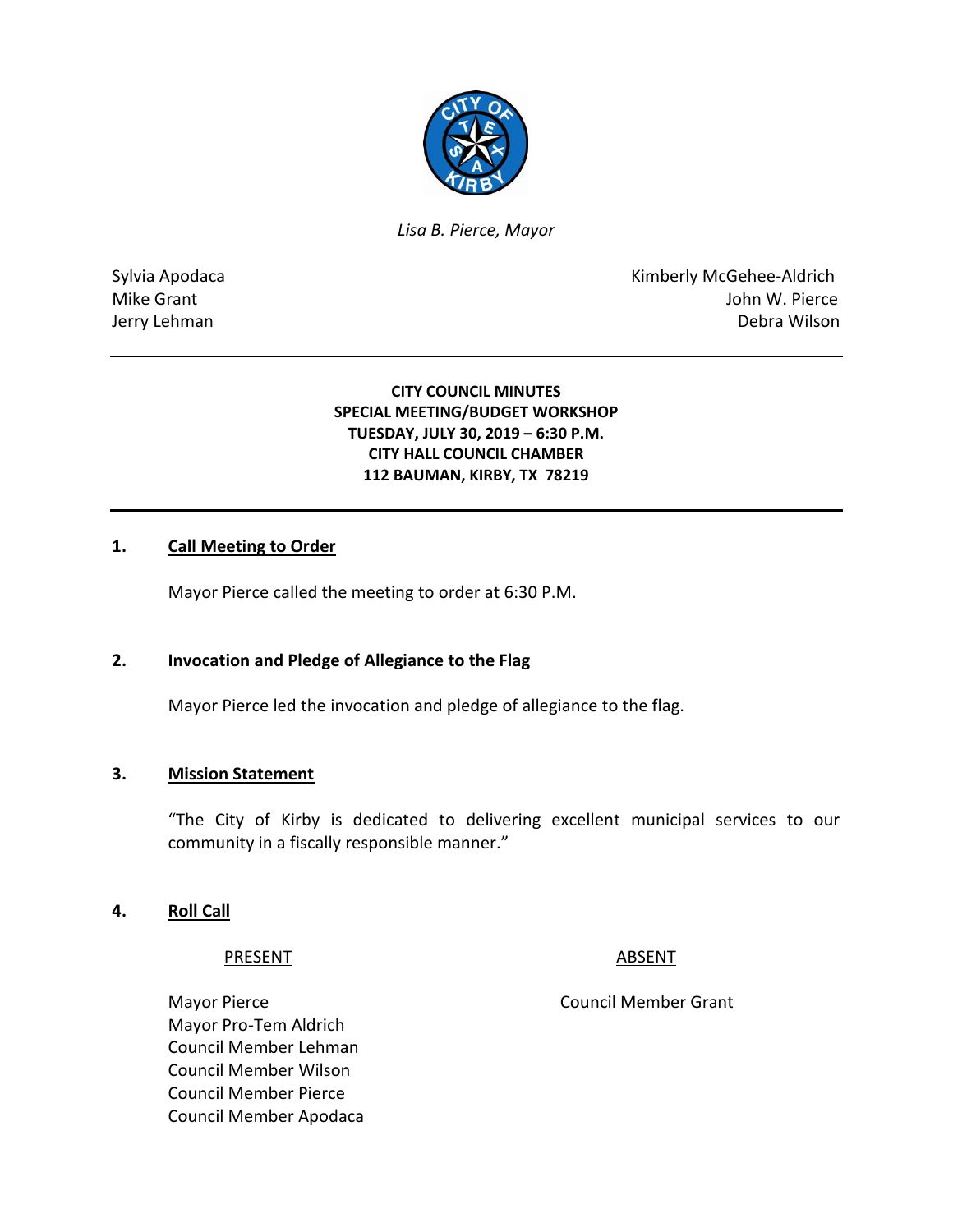## **5. Citizen Participation**

1. Roger Romens – He said he will wait to speak when item 6.d is introduced.

# **6. Discussion And Possible Action**

# a. Discussion And Possible Action On Hickory Hill Street Reconstruction Project

Craig Wilson, M&S Engineering, provided information on the Hickory Hill Street Reconstruction Project. He said the plan is 95% complete and talked about the design. Currently the opinion of probable construction cost is \$460,453.67 with a ten percent contingency included. The project will be advertised for bid with a bid opening date of August 29. This is a CDBG grant and the bid will be awarded to the lowest bid. The City has the option to reject the bids.

# b. Discussion And Possible Action On 2018 Street Bond Project Phase I

Mr. Wilson informed Council that Phase I will be a mill and overlay rehabilitation on Kirby Heights, Pfeil, Peppermint Lane and Harris and the opinion of probable construction cost is \$177,321.00 with a fifteen percent contingency included. The project will be advertised for bid with a bid opening date of August 29. The reconstructed streets are Ackerman Road, Gibbs Sprawl, Sparkling, and Taube and Cinderella will be a rehabilitation street.

# c. Discussion And Possible Action On City Of Kirby Website Revisions

City Manager Vernon provided an update on training provided by Public Alliance.

Mayor Pierce suggested utilizing the drop-down tabs on the website. Also, add more information addressing code and permits that will be more helpful for our residents.

# d. Discussion And Possible Action On A Proposed 2019 Property Tax Rate

Roger Romens - He reminded the Council that even if the tax rate stays the same the increase in property valuation will increase the amount of taxes being paid by seniors on a fixed income.

Tina Ynfante, Finance Director, stated the tax rollback rate is .728626, the effective tax rate is .653366 and the proposed tax rate is .728626. Staff is proposing the rollback rate. The public hearing dates are: first public hearing is on August 22, 2019 and the second public hearing is on August 29, 2019.